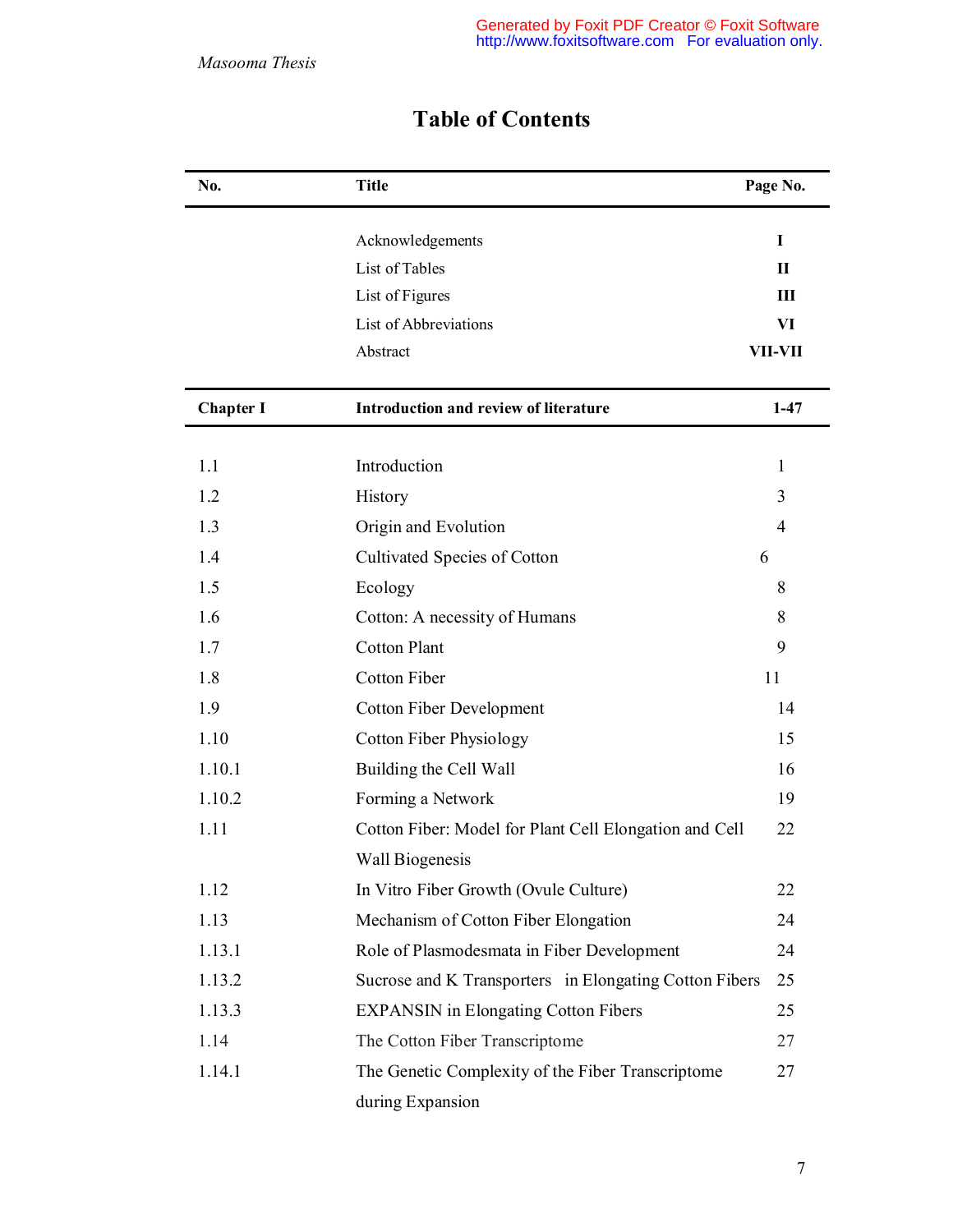| 1.14.2            | Genes Involved in Cotton Fiber Development          | 27    |
|-------------------|-----------------------------------------------------|-------|
| 1.14.3            | Transparent Testa Glabra                            | 28    |
| 1.14.4            | Arabinogalactan Proteins (AGPs)                     | 29    |
| 1.14.5            | Proline Rich Proteins (PRPs)                        | 29    |
| 1.14.6            | Lipid Transfer Proteins (LTPs)                      | 29    |
| 1.14.7            | E6 Genes                                            | 30    |
| 1.14.8            | <b>Osmoregulatory Genes</b>                         | 31    |
| 1.14.9            | <b>Sucrose Synthase</b>                             | 32    |
| 1.14.10           | Cellulose Synthase                                  | 33    |
| 1.14.11           | Reversibly Glycosylated Proteins (RGPs)             | 34    |
| 1.14.12           | Tubulins                                            | 35    |
| 1.14.3            | Expansins                                           | 37    |
| 1.14.3.1          | Nomenclature of Expansin Genes and Proteins         | 38    |
| 1.14.3.2          | <b>EXPANSIN</b> and Cell Wall Growth                | 40    |
| 1.14.3.3          | <b>EXPANSIN Mode of Action</b>                      | 41    |
| 1.14.3.4          | <b>EXPANSIN Super Family</b>                        | 42    |
| 1.14.12.5         | Molecular Analysis                                  | 43    |
| 1.15              | Calotropis procera fibers: A Potential Source of    | 44    |
|                   | Exogenous EXPANSIN for its Potential Application in |       |
|                   | <b>Improving Cotton Fiber Quality</b>               |       |
| 1.15              | <b>Cotton Fiber Specific Promoters</b>              | 45    |
| 1.16              | Objectives                                          | 47    |
| <b>Chapter II</b> | <b>Materials and Methods</b>                        | 48-82 |
|                   |                                                     |       |
| 2.1               | Plant Growth                                        | 48    |
| 2.2               | <b>Fiber Developmental Studies</b>                  | 48    |
| 2.3               | Construction of Fiber cDNA Libraries                | 49    |
| 2.3.1             | <b>Total RNA Isolation</b>                          | 49    |
| 2.3.2             | mRNA Purification.                                  | 50    |
| 2.3.3             | First Strand cDNA Synthesis.                        | 50    |
| 2.3.4             | Second Strand cDNA Synthesis                        | 50    |
| 2.3.5             | End Filling and Adapter Ligation                    | 51    |

2.3.6 Size Fractionation and Selection of Qualifying Fractions 51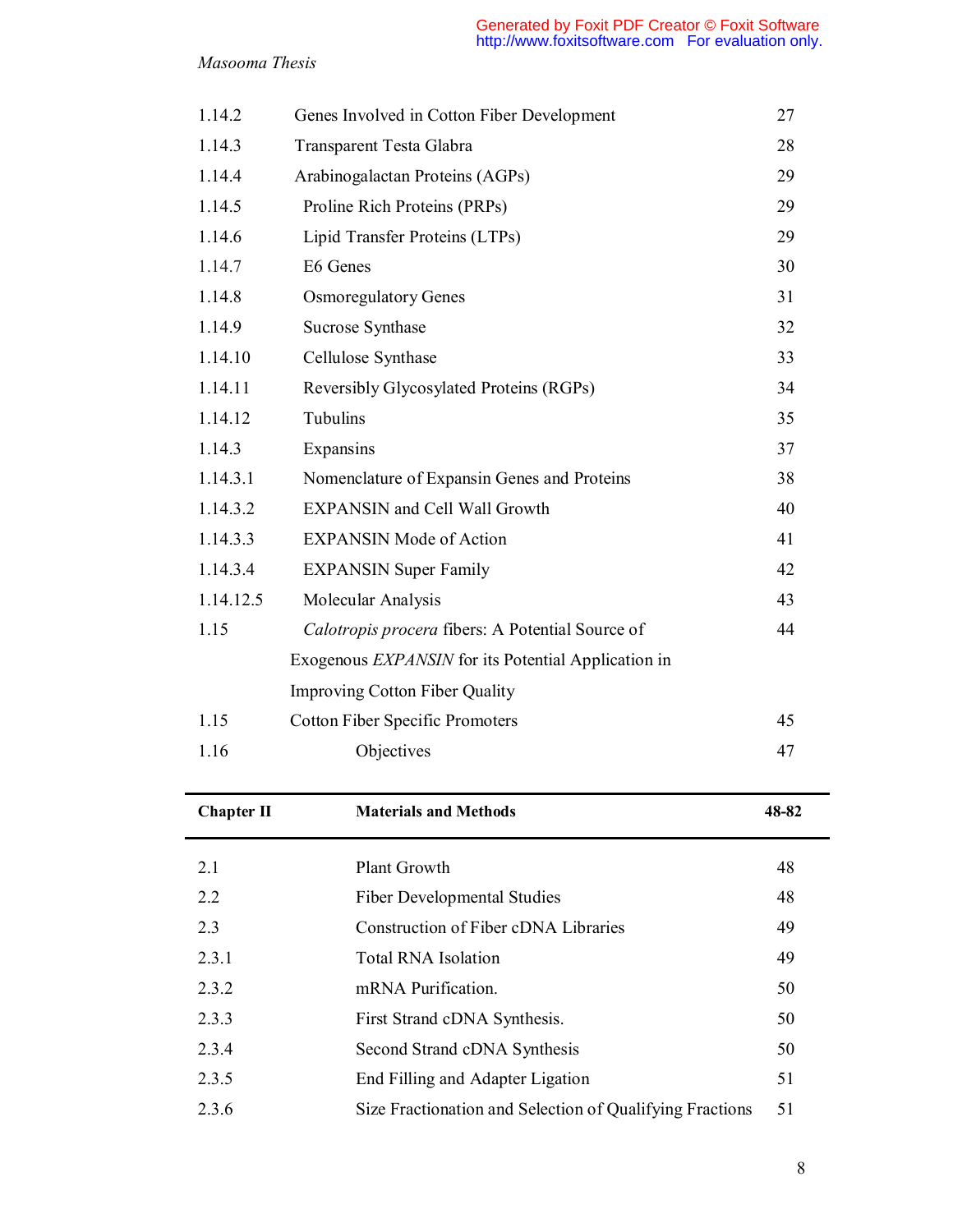| 2.3.7 | Ligation/Recombination of ds cDNA into Vector          | 52 |
|-------|--------------------------------------------------------|----|
| 2.3.8 | Transformation and Determination of Library Efficiency | 52 |
| 2.3.9 | Qualifying the cDNA Library                            | 53 |
| 2.4   | Screening of cDNA Libraries for EXPANSINs              | 53 |
| 2.4.1 | Primary Screening                                      | 54 |
| 2.4.2 | <b>Selection of Positive Clones</b>                    | 54 |
| 2.4.3 | <b>Secondary Screening</b>                             | 55 |
| 2.4.4 | <b>Tertiary Screening</b>                              | 55 |
| 2.4.5 | Sequencing of the Screened Clones                      | 55 |
| 2.5   | Molecular Analysis of the Sequencing Data using        | 55 |
|       |                                                        |    |
|       | <b>Bioinformatics Tools</b>                            |    |
| 2.6   | Fiber Specific LTP3 Promoter Isolation                 | 56 |
| 2.6.1 | Primer Designing                                       | 56 |
| 2.6.2 | PCR Reagents for Cloning of LTP3 Promoter              | 57 |
| 2.6.3 | PCR setup for Cloning of LTP3 Promoter                 | 57 |
| 2.7   | PCR Amplification of GUS with Intron                   | 58 |
| 2.7.1 | Primer Designing                                       | 58 |
| 2.7.2 | PCR Reagents for Cloning of GUS with Intron            | 58 |
| 2.7.3 | PCR Setup for Cloning of GUS with Intron               | 59 |
| 2.8   | PCR Amplification of Full Length EXPANSIN Variants     | 59 |
|       | for Cloning in Plant Expression Vectors                |    |
| 2.8.1 | Primer Designing to Pick Full Length EXPANSINs         | 59 |
|       |                                                        |    |
| 2.8.2 | The PCR Reagents for Amplification of Three            | 60 |
|       | Variants of EXPANSINs                                  |    |
| 2.8.3 | PCR Setup for Amplification of GhEXPA8,                | 61 |
|       | GhEXPA15 and CpEXPA3                                   |    |
| 2.9   | Cloning of Cotton LTP3 Promoter                        | 61 |
| 2.9.1 | Purification of PCR Product                            | 61 |
| 2.9.2 | <b>Ligation Reaction</b>                               | 61 |
| 2.9.3 | Transformation                                         | 62 |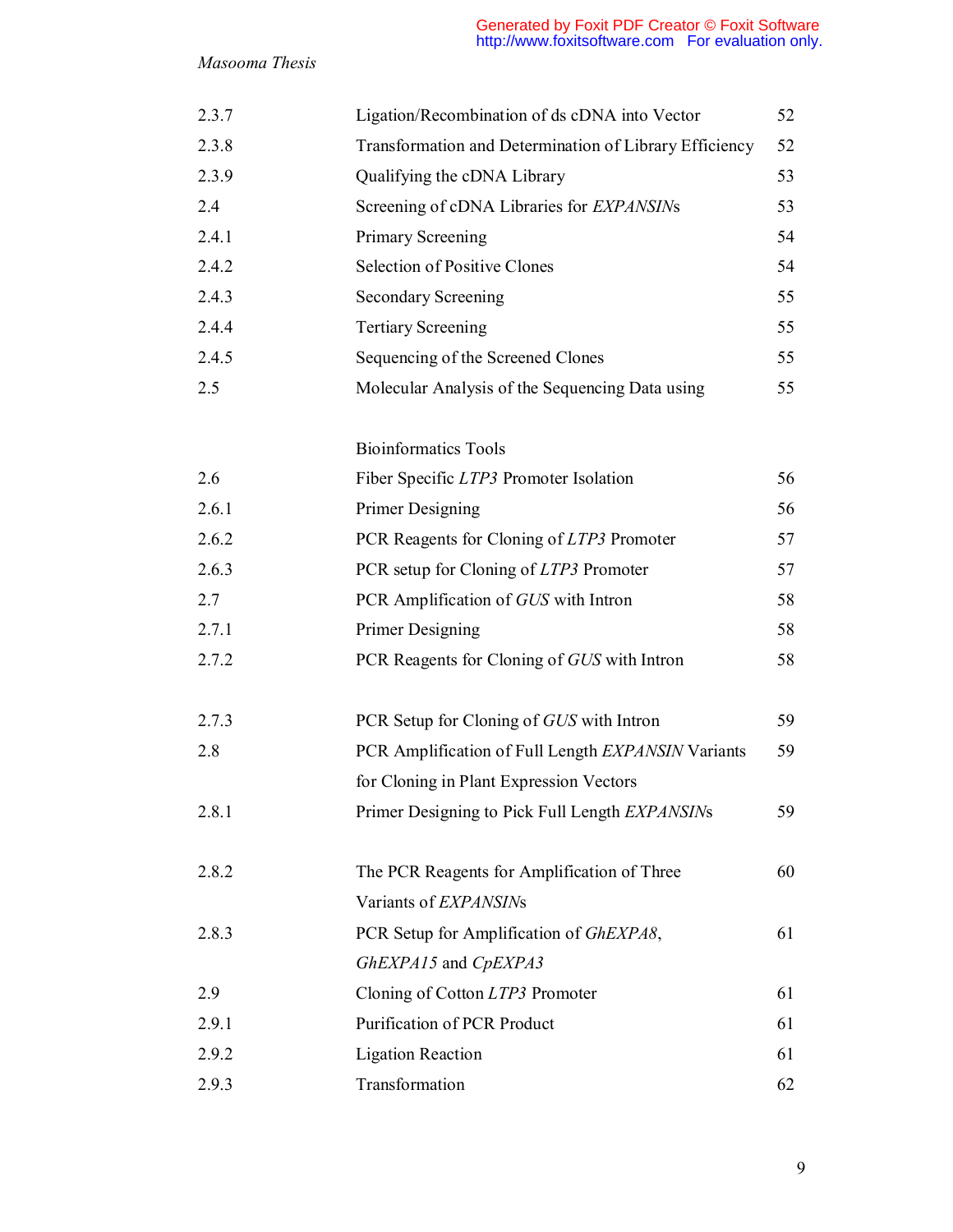| 2.9.4  | Plasmid Isolation from E. coli                  | 62 |
|--------|-------------------------------------------------|----|
| 2.9.5  | <b>Transformants Analysis</b>                   | 62 |
| 2.10   | Cloning of GUS with Intron in pJIT166           | 63 |
| 2.10.1 | Double Digestion of pJIT166 and GUS with Intron | 63 |
| 2.10.2 | Agarose Gel Electrophoresis and Elution of DNA  | 63 |
|        | <b>Bands from Agarose Gel</b>                   |    |
| 2.10.3 | <b>Ligation Reaction</b>                        | 63 |
| 2.10.4 | Transformation                                  | 63 |
| 2.10.5 | <b>Transformant Analysis</b>                    | 64 |
| 2.11   | Cloning of $LTP3$ Promoter in $pGR1$            | 64 |
| 2.11.1 | Double Digestion of pGR1 and LTP3 Promoter      | 64 |
| 2.11.2 | Agarose Gel Electrophoresis and Elution of DNA  | 65 |
|        | <b>Bands from Agarose Gel</b>                   |    |
| 2.11.3 | <b>Ligation Reaction</b>                        | 65 |
| 2.11.4 | Transformation                                  | 65 |
| 2.11.5 | <b>Transformants Analysis</b>                   | 65 |
| 2.12   | Cloning of GhEXPA8, GhEXPA15 and CpEXPA3 in     | 66 |
|        | pGR5                                            |    |
| 2.12.1 | Double Digestion of pGR5 and EXPANSINs          | 66 |
| 2.12.2 | Agarose Gel Electrophoresis and Elution of DNA  | 66 |
|        | <b>Bands from Agarose Gel</b>                   |    |
| 2.12.3 | <b>Ligation Reaction</b>                        | 66 |
| 2.12.4 | Transformation                                  | 67 |
| 2.12.5 | <b>Transformants Analysis</b>                   | 67 |
| 2.13   | Cloning of GhEXPA8, GhEXPA15 and CpEXPA3        | 67 |
|        | in pGR1 under 2X35S Promoter                    |    |
| 2.13.1 | Double Digestion of pGR1 and EXPANSINs          | 67 |
| 2.13.2 | Agarose Gel Electrophoresis and Elution of DNA  | 68 |
|        | Bands from Agarose Gel                          |    |
| 2.13.3 | <b>Ligation Reaction</b>                        | 68 |
| 2.13.4 | Transformation                                  | 68 |
| 2.13.5 | <b>Transformants Analysis</b>                   | 69 |
| 2.13.6 | Clone Confirmation by Sequencing                | 69 |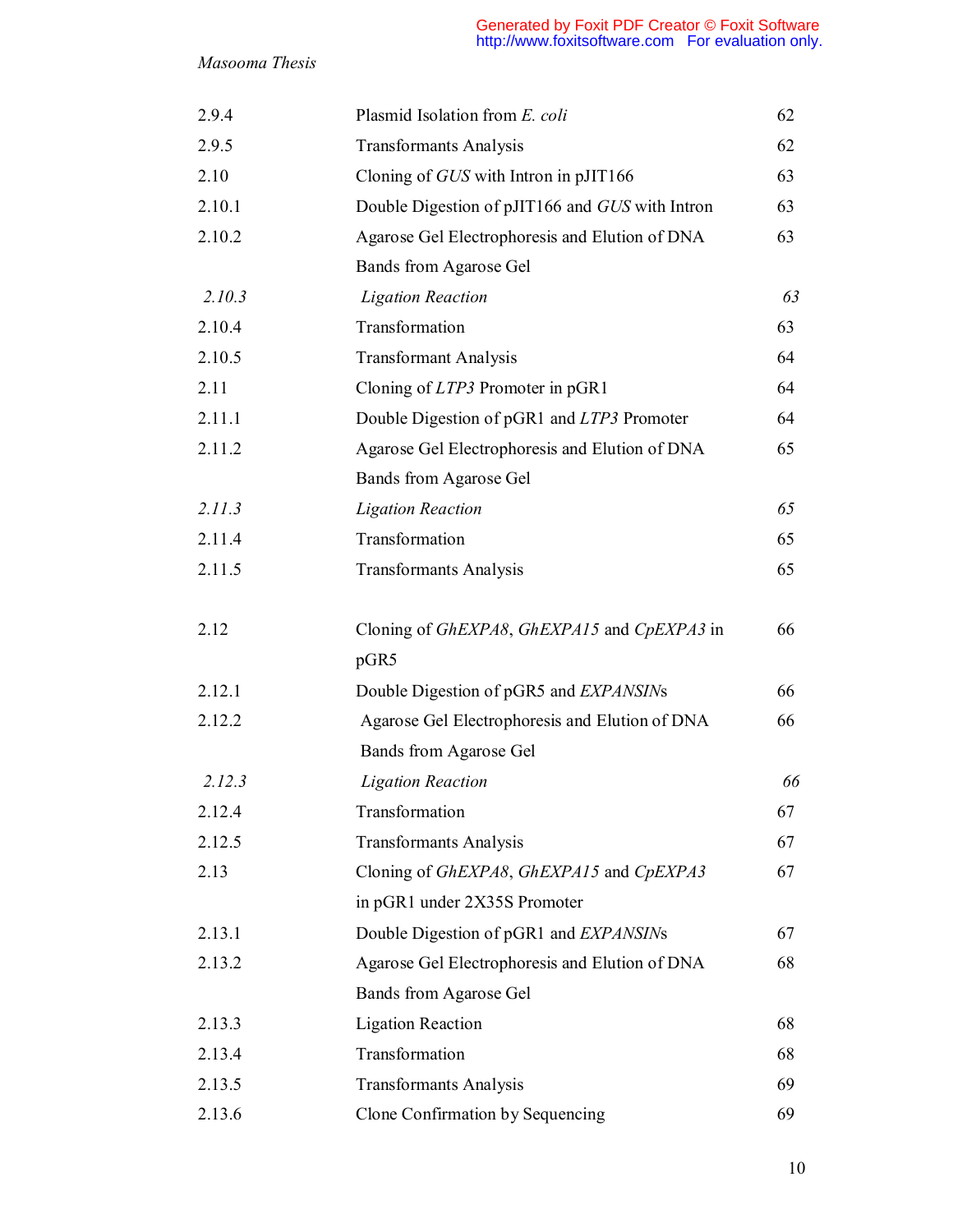| 2.14     | Cloning of Expression Cassette (LTP3              | 70 |
|----------|---------------------------------------------------|----|
|          | promoter EXPANSINs CaMV Terminator)               |    |
|          | in Binary Vector pGA482                           |    |
| 2.14.1   | Cloning of Expression Cassettes Containing        | 70 |
|          | Gossypium hirsutum EXPANSIN Variants in pGA482    |    |
| 2.14.1.1 | Elution of DNA Bands from Agarose Gel             | 71 |
| 2.14.1.2 | <b>Ligation Reaction</b>                          | 72 |
| 2.14.1.3 | Transformation                                    | 72 |
| 2.14.1.4 | <b>Transformants Analysis</b>                     | 72 |
| 2.14.2   | Cloning of Expression Cassettes Containing        | 73 |
|          | Calotropis procera EXPANSIN in pGA482             |    |
| 2.14.2.1 | Elution of DNA Bands from Agarose Gel             | 74 |
| 2.14.2.2 | <b>Ligation Reaction</b>                          | 74 |
| 2.14.2.3 | Transformation                                    | 74 |
| 2.14.2.4 | <b>Transformants Analysis</b>                     | 74 |
| 2.15     | <b>Ovule Culture Establishment</b>                | 75 |
| 2.15.1   | Sterilization                                     | 75 |
| 2.15.2   | Media Preparation                                 | 75 |
| 2.15.3   | <b>Culturing Technique</b>                        | 76 |
| 2.15.4   | <b>Effect of Different Antibiotics and Sodium</b> | 76 |
|          | Azide for Contamination Control                   |    |
| 2.16     | LTP3 Promoter Specificity and Strength Evaluation | 76 |
| 2.16.1   | Microcarrier Preparation                          | 77 |
| 2.16.2   | Coating Microcarriers with DNA                    | 77 |
| 2.16.3   | <b>Target Preparation</b>                         | 78 |
| 2.16.4   | Bombardment by PDS-1000/He Biolistic Gun          | 78 |
| 2.16.5   | Analysis of ß-Glucuronidase Expression            | 78 |
| 2.17     | Real time PCR studies                             | 79 |
| 2.17.1   | <b>Primer Designing</b>                           | 79 |
| 2.17.2   | RNA Isolation and cDNA Synthesis                  | 80 |
| 2.17.3   | Assay Validation and Optimization                 | 81 |
| 2.17.4   | Sample Preparation                                | 82 |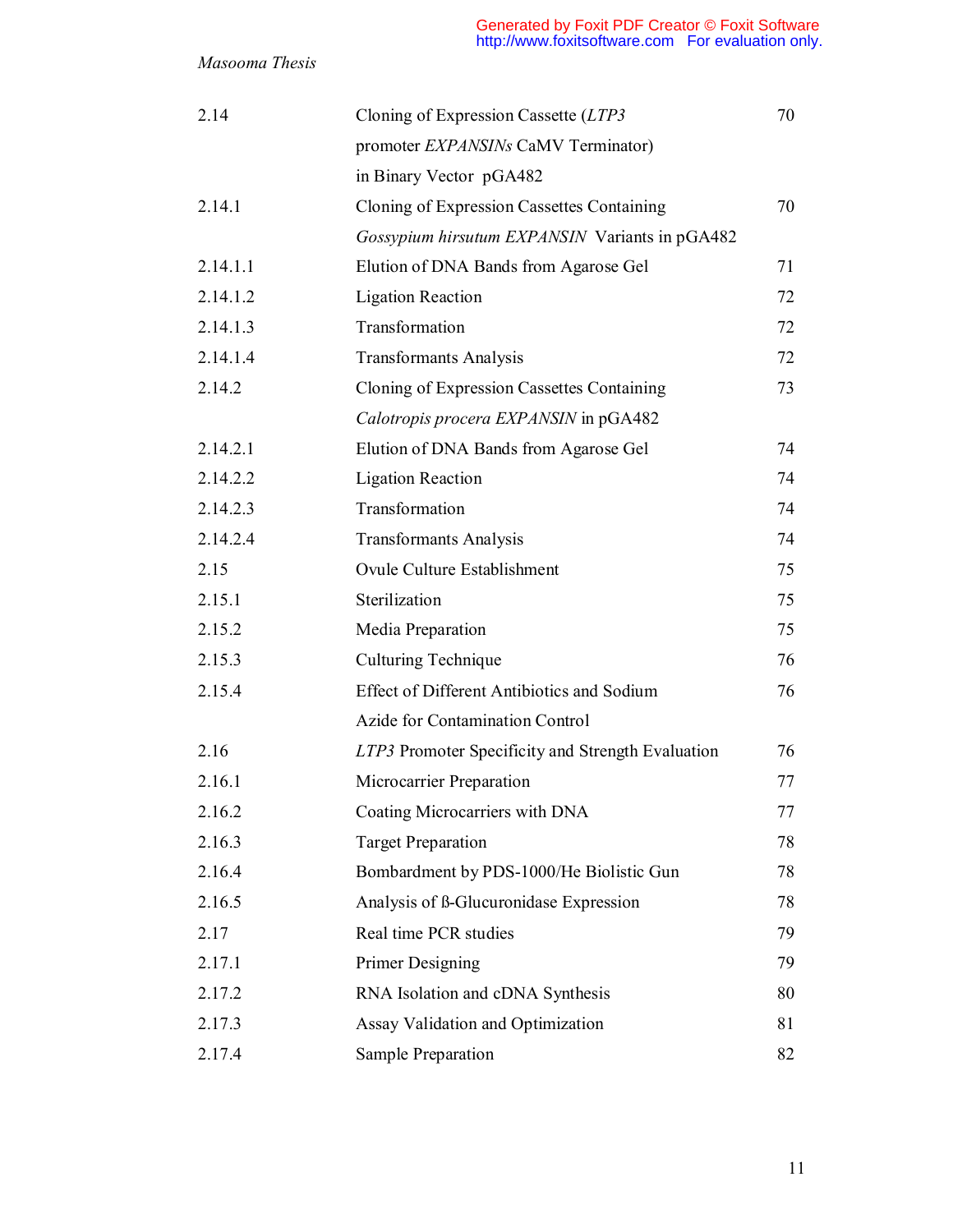| <b>Chapter III</b> | <b>Results</b>                                              | 83-143 |
|--------------------|-------------------------------------------------------------|--------|
| 3.1                | Cotton Boll and Fiber Developmental Stages                  | 83     |
| 3.2                | Calotropis procera Fruit and Fiber Developmental Studies 84 |        |
| 3.3                | cDNA Libraries                                              | 88     |
| 3.3.1              | <b>Total RNA Isolation</b>                                  | 88     |
| 3.3.2              | Isolation of mRNA                                           | 88     |
| 3.3.3              | First and Second Strand cDNA Synthesis                      | 88     |
| 3.3.4              | Adapter Ligation and cDNA Size Fractionation                | 89     |
| 3.3.5              | Recombination Efficiency                                    | 89     |
| 3.3.6              | cDNA Library Titer and Average Insert Size                  | 92     |
| 3.4                | Screening of cDNA Libraries for EXPANSIN                    | 92     |
| 3.4.1              | Primary Screening                                           | 92     |
| 3.4.2              | <b>Secondary Screening</b>                                  | 92     |
| 3.5                | Molecular Analysis of the Sequencing Data Using             | 94     |
|                    | <b>Bioinformatics Tools</b>                                 |        |
| 3.5.1              | Secondary Structure of Variants and Signal Peptide          | 95     |
|                    | Cleavage Site Determination                                 |        |
| 3.5.2              | <b>Sequence Conservation</b>                                | 98     |
| 3.5.3              | Various Properties of GhEXPA8, GhEXPA15 and                 | 106    |
|                    | CpEXPA3                                                     |        |
| 3.6                | LTP3 Promoter Isolation from G. hirsutum                    | 112    |
| 3.7                | Construction of pGR1                                        | 112    |
| 3.8                | Cloning of pGR5                                             | 112    |
| 3.9                | Cloning of the Three Variants of EXPANSIN Gene              | 116    |
|                    | in Derivatives of pJIT166                                   |        |
| 3.9.1              | Cloning of GhEXPA8, GhEXPA15 and CpEXPA3                    | 116    |
|                    | in pGR5                                                     |        |
| 3.9.2              | Cloning of GhEXPA8, GhEXPA15 and CpEXPA3                    | 116    |
|                    | in pGR1                                                     |        |
| 3.10               | Cloning of Expression Cassettes Containing                  | 119    |